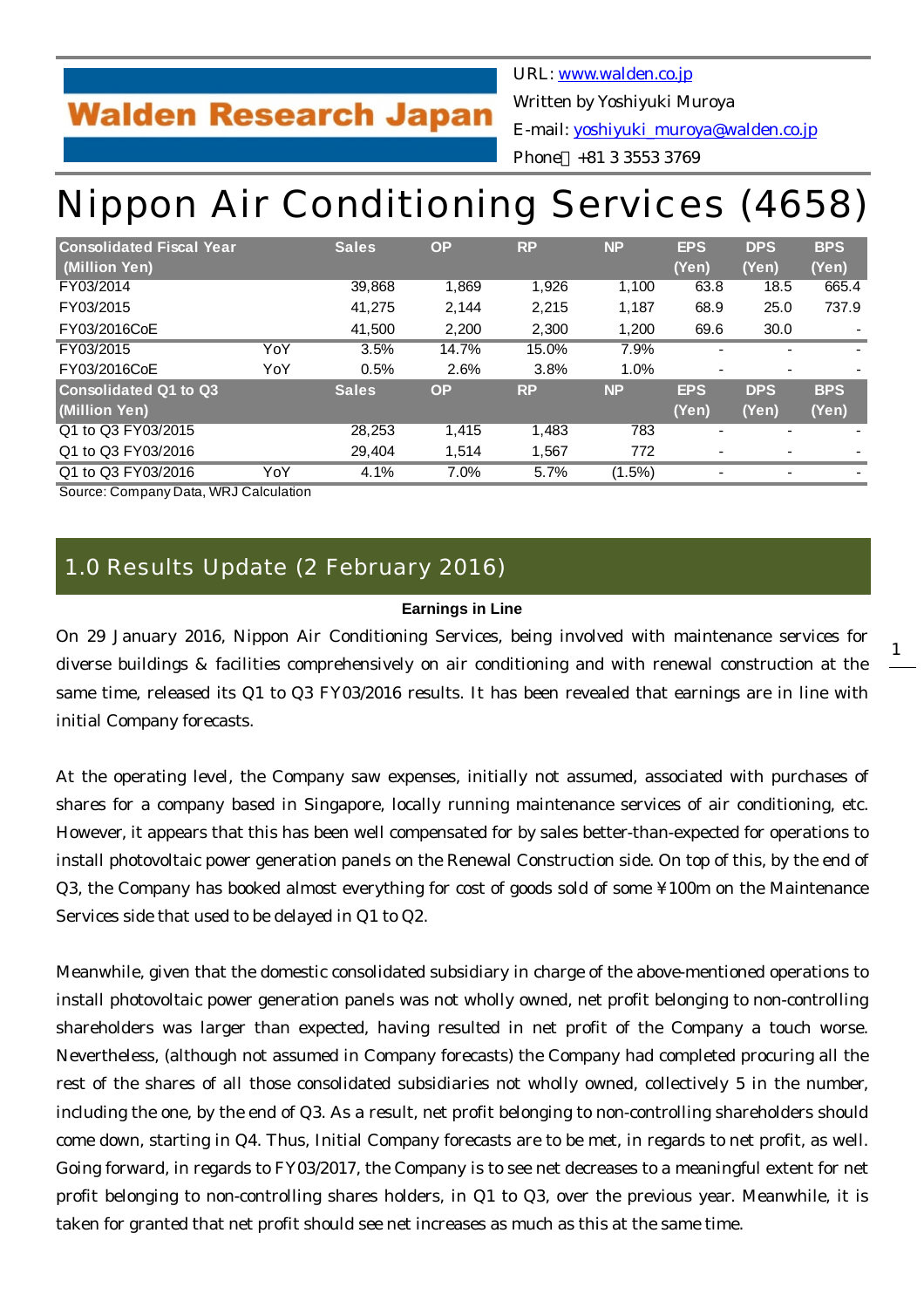The Company, trying to get at steady earnings growth in a long-term view, is now going for management target to payout 50% of earnings to be accomplished as early as possible, so that the Company should share earnings with shareholders even more aggressively than before. For information: [Nippon Air Conditioning](http://walden.co.jp/pdf/4658_nacs_2016_03_q2_report_2016_01_05_english.pdf) [Services \(4658\) Streamlining of Group Management \(5 January 2016\)](http://walden.co.jp/pdf/4658_nacs_2016_03_q2_report_2016_01_05_english.pdf)

#### **Q1 to Q3 FY03/2016 Results**

In Q1 to Q3 FY03/2016, sales came in at ¥29,404m (up 4.1% YoY), operating profit ¥1,514m (up 7.0%), recurring profit ¥1,567m (up 5.7%) and net profit ¥772m (down 1.5%), while operating profit margin 5.2% (up 0.2% points).

Out of initial full-year Company forecasts, sales have been achieved by 70.9%, operating profit by 68.8%, recurring profit by 68.1% and net profit by 64.3%. When all those figures are compared with those of the equivalents of the previous year's results, i.e., 68.5%, 66.0%, 67.0% and 66.0%, respectively, it is implied that sales, operating profit and recurring profit are marginally firmer, while net profit marginally weaker.

While sales of Maintenance Services came in at ¥21,471m (up 2.0%), sales of Renewal Construction ¥7,933m (up 10.3%). The former failed to increase favorably over the previous year, given new contracts associated with large-sized hospitals rather limited, presumably due mainly to strict measures to keep away from low-profit-margin projects. Meanwhile, the latter benefited from sales of operations to install photovoltaic power generation panels firmer than expected. Company forecasts have been assuming that strong demand in the previous year was one-off, but it has not been the case.

Meanwhile, gross profit came in at ¥5,162m (up 5.8%), gross profit margin 17.6% (up 0.3% points) and SG&A expenses ¥3,647m (up 5.2%). In regards to Maintenance Services, gross profit margin has remained effectively unchanged over the previous year. In fact, the measures to keep away from low-profit-margin projects are still making progress, but the Company, trying to get at long-term future growth, is currently at the stage of intentionally beefing up compensations, etc. for own able human resources to be fixed for the Company and/or for new hiring at the same time. In regards to Renewal Construction, gross profit margin improved over the previous year, driven by sales better than expected.

Intentionally beefing up compensations, etc. for own able human resources to be fixed for the Company and/or for new hiring, has been applied also at the SG&A level. On top of this, the Company saw additional expenses unexpected, stemming from aforementioned share purchases, etc. Thus, SG&A expense increased faster than sales, up 5.2% and up 4.1%, respectively. Meanwhile, net profit belonging to non-controlling shareholders came in at ¥190m (up 2.0 times YoY). When compared with Company forecasts, full-year assumptions have been already exceeded by the Q1 to Q3 results.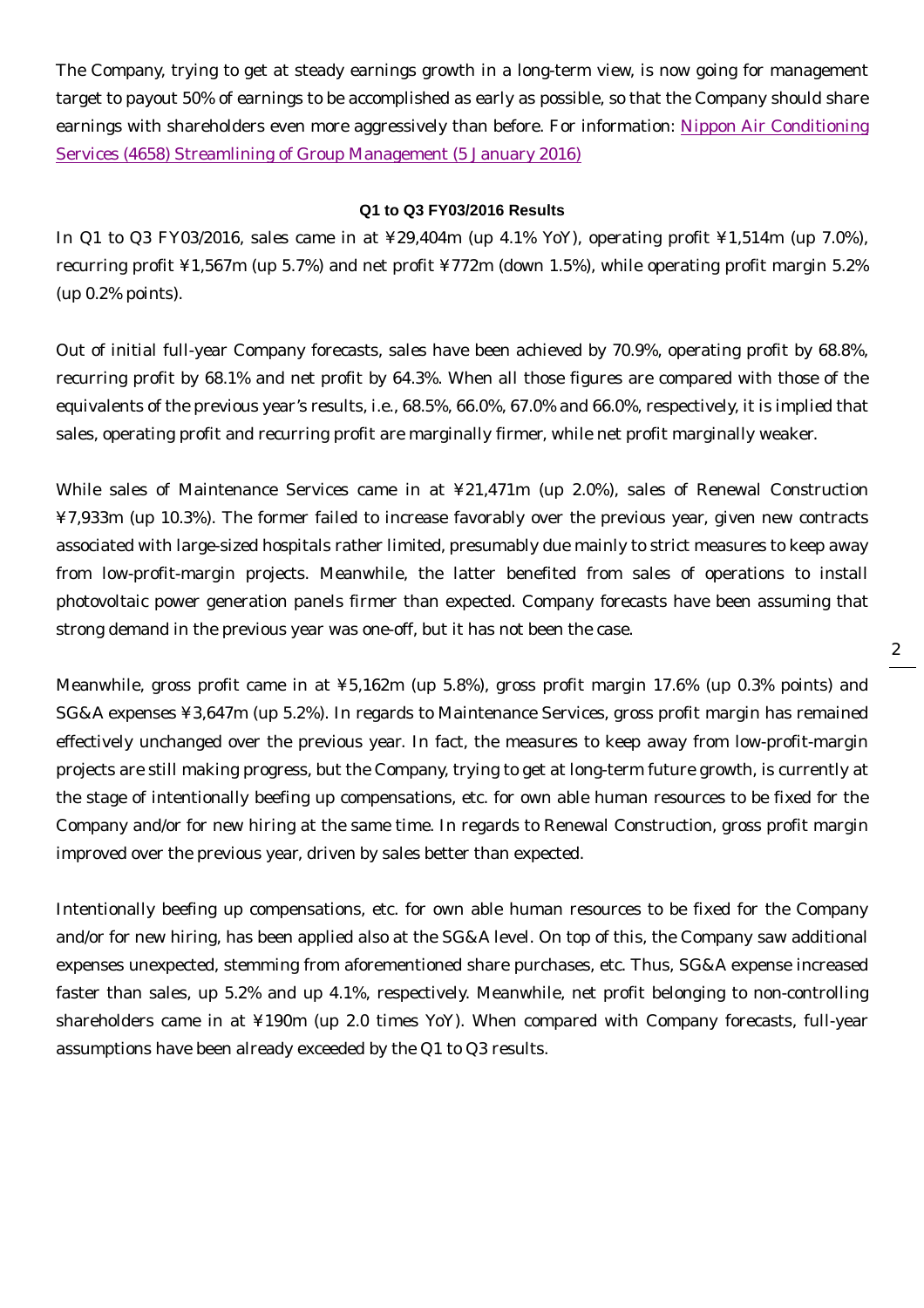### **FY03/2016 Company Forecasts**

FY03/2016 initial Company forecasts have remained unchanged, going for prospective sales of ¥41,500m (up 0.5% YoY), operating profit of ¥2,200m (up 2.6%), recurring profit of ¥2,300m (up 3.8%) and net profit of ¥1,200m (up 1.0%), while operating profit margin of 5.3% (up 0.1% point). Prospective dividend per share has also remained unchanged at  $\frac{1}{4}$  30.0, implying payout ratio of 43.1%. This is up  $\frac{1}{4}$  5.0 from  $\frac{1}{4}$  25.0, implying payout ratio of 36.3%, in FY03/2015. Thus, both dividend and payout ratio will be raised.

IR Representative: Kazuya Hano (+81 52 773 2513 [hano\\_k@nikku.co.jp](mailto:hano_k@nikku.co.jp)

## 2.0 Company Profile

| Maintenance Services for Diverse Buildings & Facilities, Comprehensively on Air Conditioning, etc. |                                                                                          |  |  |  |  |  |
|----------------------------------------------------------------------------------------------------|------------------------------------------------------------------------------------------|--|--|--|--|--|
| <b>Company Name</b>                                                                                | Nippon Air Conditioning Services Co., Ltd.                                               |  |  |  |  |  |
|                                                                                                    | <b>Company Website</b>                                                                   |  |  |  |  |  |
|                                                                                                    | Nippon Air Conditioning Services Co., Ltd.<br><b>IR</b> Information                      |  |  |  |  |  |
|                                                                                                    | <b>Share Price</b>                                                                       |  |  |  |  |  |
| <b>Established</b>                                                                                 | 28 April 1964                                                                            |  |  |  |  |  |
| Listing                                                                                            | 12 October 2007: Tokyo Stock Exchange 1st Section and Nagoya Stock Exchange              |  |  |  |  |  |
|                                                                                                    | 1st Section (Ticker: 4658)                                                               |  |  |  |  |  |
|                                                                                                    | 27 November 1996: OTC listing                                                            |  |  |  |  |  |
| Capital                                                                                            | ¥1,139m (As of the end of December 2015)                                                 |  |  |  |  |  |
| No. of Shares                                                                                      | 19,892,000 shares, including 2,409,682 treasury shares (As of the end of Dec. 2015)      |  |  |  |  |  |
| <b>Main Features</b>                                                                               | Focus on hospitals & research institutions, requiring distinguished knowhow<br>$\bullet$ |  |  |  |  |  |
|                                                                                                    | and technical strengths                                                                  |  |  |  |  |  |
|                                                                                                    | Market share 12% for large-sized hospitals (more than 1,000 beds)<br>●                   |  |  |  |  |  |
|                                                                                                    | Operations overseas in Bangladesh to start up on top of those in China                   |  |  |  |  |  |
| <b>Businesses</b>                                                                                  | . Maintenance Services                                                                   |  |  |  |  |  |
|                                                                                                    | . Renewal Construction                                                                   |  |  |  |  |  |
| <b>Top Management</b>                                                                              | President & Representative Director: Tomio Hashimoto                                     |  |  |  |  |  |
| <b>Shareholders</b>                                                                                | Treasury Shares 13.2%, ESOP 7.8% (As of the end of September 2015)                       |  |  |  |  |  |
| <b>Headquarters</b>                                                                                | Nagoya-city, Aichi-prefecture, JAPAN                                                     |  |  |  |  |  |
| No. of Employees                                                                                   | Consolidated: 1,735, Parent: 975 (As of the end of December 2015)                        |  |  |  |  |  |

Source: Company Data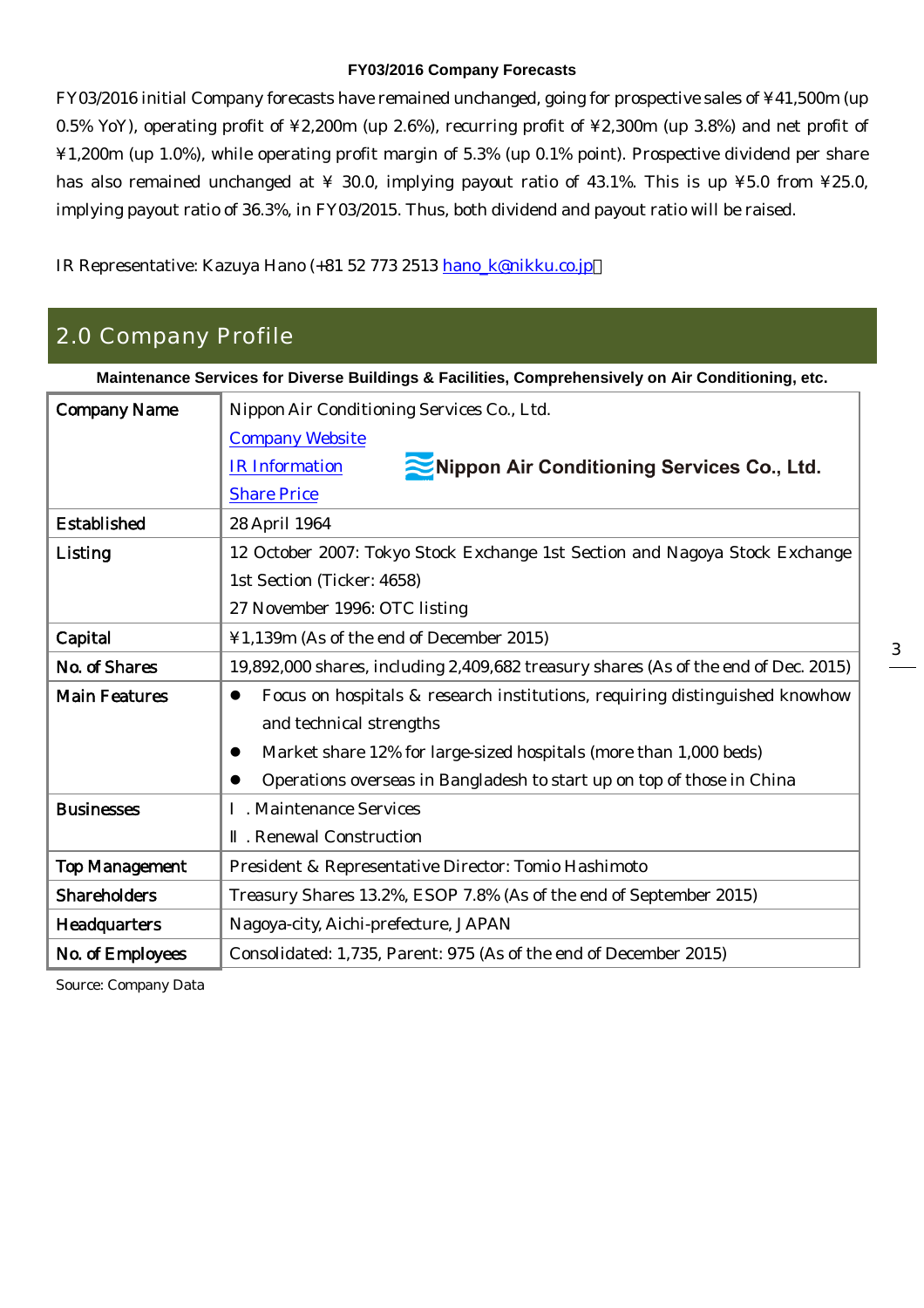## 3.0 Financial Statements

| <b>Income Statement</b>             | <b>Cons.Act</b> | <b>Cons.Act</b> | <b>Cons.Act</b> | <b>Cons.Act</b> | <b>Cons.Act</b> | <b>Cons.Act</b> | <b>Cons.Act</b> | <b>Cons.Act</b>          |           |
|-------------------------------------|-----------------|-----------------|-----------------|-----------------|-----------------|-----------------|-----------------|--------------------------|-----------|
|                                     | Q <sub>1</sub>  | Q1 to Q2        | Q1 to Q3        | Q1 to Q4        | Q <sub>1</sub>  | Q1 to Q2        | Q1 to Q3        | Q1 to Q4                 | YoY       |
| (Million Yen)                       | 03/2015         | 03/2015         | 03/2015         | 03/2015         | 03/2016         | 03/2016         | 03/2016         | 03/2016                  | Net Chg.  |
| <b>Sales</b>                        | 8,018           | 17,950          | 28,253          | 41,275          | 8,328           | 18,735          | 29,404          | $\blacksquare$           | $+1,151$  |
| CoGS                                | 6,555           | 14,793          | 23,371          | 34,292          | 6,767           | 15,277          | 24,242          |                          | $+871$    |
| <b>Gross Profit</b>                 | 1,463           | 3,157           | 4,881           | 6,983           | 1,561           | 3,458           | 5,162           |                          | $+281$    |
| <b>SG&amp;A Expenses</b>            | 1,230           | 2,279           | 3,466           | 4,839           | 1,269           | 2,378           | 3,647           |                          | $+181$    |
| <b>Operating Profit</b>             | 232             | 877             | 1,415           | 2,144           | 291             | 1,080           | 1,514           | $\blacksquare$           | $+99$     |
| Non Operating Balance               | 13              | 45              | 68              | 71              | 14              | 45              | 53              |                          | (15)      |
| <b>Recurring Profit</b>             | 245             | 922             | 1,483           | 2,215           | 305             | 1,125           | 1,567           |                          | $+84$     |
| <b>Extraordinary Balance</b>        | (0)             | (59)            | (61)            | (60)            |                 | 48              | 86              |                          | $+147$    |
| Pretax Profit                       | 245             | 863             | 1,422           | 2,155           | 305             | 1,173           | 1,653           |                          | $+231$    |
| Tax Charges, etc.                   | 114             | 340             | 543             | 818             | 131             | 460             | 690             |                          | $+147$    |
| NP Belonging to Non-Controlling SHs | 28              | 72              | 95              | 149             | 45              | 142             | 190             |                          | $+95$     |
| <b>Net Profit</b>                   | 101             | 450             | 783             | 1,187           | 128             | 570             | 772             | $\blacksquare$           | (11)      |
| Sales YoY                           | (0.8%)          | $+2.3%$         | $+3.2%$         | $+3.5%$         | $+3.9%$         | $+4.4%$         | $+4.1%$         | $\overline{\phantom{a}}$ |           |
| <b>Operating Profit YoY</b>         | $+23.4%$        | $+7.7%$         | $+11.0%$        | $+14.7%$        | $+25.3%$        | $+23.1%$        | $+7.0%$         |                          |           |
| Recurring Profit YoY                | $+20.1%$        | $+9.0%$         | $+11.8%$        | $+15.0%$        | $+24.8%$        | $+22.0%$        | $+5.7%$         |                          |           |
| Net Profit YoY                      | $+16.8%$        | $+0.5%$         | $+11.7%$        | $+7.9%$         | $+25.9%$        | $+26.7%$        | $(1.5\%)$       | $\blacksquare$           |           |
| Gross Profit Margin                 | 18.2%           | 17.6%           | 17.3%           | 16.9%           | 18.7%           | 18.5%           | 17.6%           | $\blacksquare$           | $+0.3%$   |
| SG&A / Sales                        | 15.3%           | 12.7%           | 12.3%           | 11.7%           | 15.2%           | 12.7%           | 12.4%           | $\blacksquare$           | $+0.1%$   |
| <b>Operating Profit Margin</b>      | 2.9%            | 4.9%            | 5.0%            | 5.2%            | 3.5%            | 5.8%            | 5.2%            |                          | $+0.2%$   |
| Recurring Profit Margin             | 3.1%            | 5.1%            | 5.2%            | 5.4%            | 3.7%            | 6.0%            | 5.3%            | $\blacksquare$           | $+0.1%$   |
| Net Profit Margin                   | 1.3%            | 2.5%            | 2.8%            | 2.9%            | 1.5%            | 3.0%            | 2.6%            |                          | $(0.1\%)$ |
| Tax Charges, etc. / Pretax Profit   | 46.5%           | 39.4%           | 38.2%           | 38.0%           | 43.0%           | 39.2%           | 41.7%           |                          | $+3.6%$   |
|                                     |                 |                 |                 |                 |                 |                 |                 |                          |           |
| <b>Income Statement</b>             | <b>Cons.Act</b> | <b>Cons.Act</b> | <b>Cons.Act</b> | <b>Cons.Act</b> | <b>Cons.Act</b> | <b>Cons.Act</b> | <b>Cons.Act</b> | <b>Cons.Act</b>          |           |
|                                     | Q <sub>1</sub>  | Q2              | Q <sub>3</sub>  | Q <sub>4</sub>  | Q <sub>1</sub>  | Q2              | Q <sub>3</sub>  | Q4                       | YoY       |
| (Million Yen)                       | 03/2015         | 03/2015         | 03/2015         | 03/2015         | 03/2016         | 03/2016         | 03/2016         | 03/2016                  | Net Chg.  |
| <b>Sales</b>                        | 8,018           | 9,932           | 10,303          | 13,022          | 8,328           | 10,407          | 10,669          | $\blacksquare$           | $+366$    |
| CoGS                                | 6,555           | 8,238           | 8,578           | 10,921          | 6,767           | 8,510           | 8,965           | $\blacksquare$           | $+387$    |
| <b>Gross Profit</b>                 | 1,463           | 1,694           | 1,724           | 2,102           | 1,561           | 1,897           | 1,704           | $\blacksquare$           | (20)      |
| <b>SG&amp;A Expenses</b>            | 1,230           | 1,049           | 1,187           | 1,373           | 1,269           | 1,109           | 1,269           |                          | $+82$     |
| <b>Operating Profit</b>             | 232             | 645             | 538             | 729             | 291             | 789             | 434             |                          | (104)     |
| Non Operating Balance               | 13              | 32              | 23              | 3               | 14              | 31              | 8               |                          | (15)      |
| <b>Recurring Profit</b>             | 245             | 677             | 561             | 732             | 305             | 820             | 442             |                          | (119)     |
| <b>Extraordinary Balance</b>        | (0)             | (59)            | (2)             | $\mathbf{1}$    |                 | 48              | 38              |                          | $+40$     |
| Pretax Profit                       | 245             | 618             | 559             | 733             | 305             | 868             | 480             |                          | (79)      |
| Tax Charges, etc.                   | 114             | 226             | 203             | 275             | 131             | 329             | 230             |                          | $+27$     |
| NP Belonging to Non-Controlling SHs | 28              | 44              | 23              | 54              | 45              | 97              | 48              |                          | $+25$     |
| <b>Net Profit</b>                   | 101             | 349             | 333             | 404             | 128             | 442             | 202             |                          | (131)     |
| Sales YoY                           | (0.8%           | $+5.0%$         | $+4.9%$         | $+4.1%$         | $+3.9%$         | $+4.8%$         | $+3.6%$         |                          |           |
| <b>Operating Profit YoY</b>         | $+23.4%$        | $+3.0%$         | $+16.7%$        | +22.7%          | +25.3%          | $+22.3%$        | (19.3%)         |                          |           |
| <b>Recurring Profit YoY</b>         | $+20.1%$        | $+5.5%$         | +16.9%          | $+22.0%$        | $+24.8%$        | $+21.1%$        | (21.2%)         |                          |           |
| Net Profit YoY                      | +16.8%          | (3.3%)          | $+31.6%$        | $+1.3%$         | $+25.9%$        | $+26.6%$        | (39.3%)         |                          |           |
| Gross Profit Margin                 | 18.2%           | 17.1%           | 16.7%           | 16.1%           | 18.7%           | 18.2%           | 16.0%           | $\overline{\phantom{a}}$ | (0.8%)    |
| SG&A / Sales                        | 15.3%           | 10.6%           | 11.5%           | 10.5%           | 15.2%           | 10.7%           | 11.9%           | $\overline{\phantom{a}}$ | $+0.4%$   |
| <b>Operating Profit Margin</b>      | 2.9%            | 6.5%            | 5.2%            | 5.6%            | 3.5%            | 7.6%            | 4.1%            | $\overline{\phantom{a}}$ | $(1.2\%)$ |
| Recurring Profit Margin             | 3.1%            | 6.8%            | 5.4%            | 5.6%            | 3.7%            | 7.9%            | 4.1%            |                          | (1.3%)    |
| Net Profit Margin                   | 1.3%            | 3.5%            | 3.2%            | 3.1%            | 1.5%            | 4.2%            | 1.9%            |                          | $(1.3\%)$ |

Source: Company Data, WRJ Calculation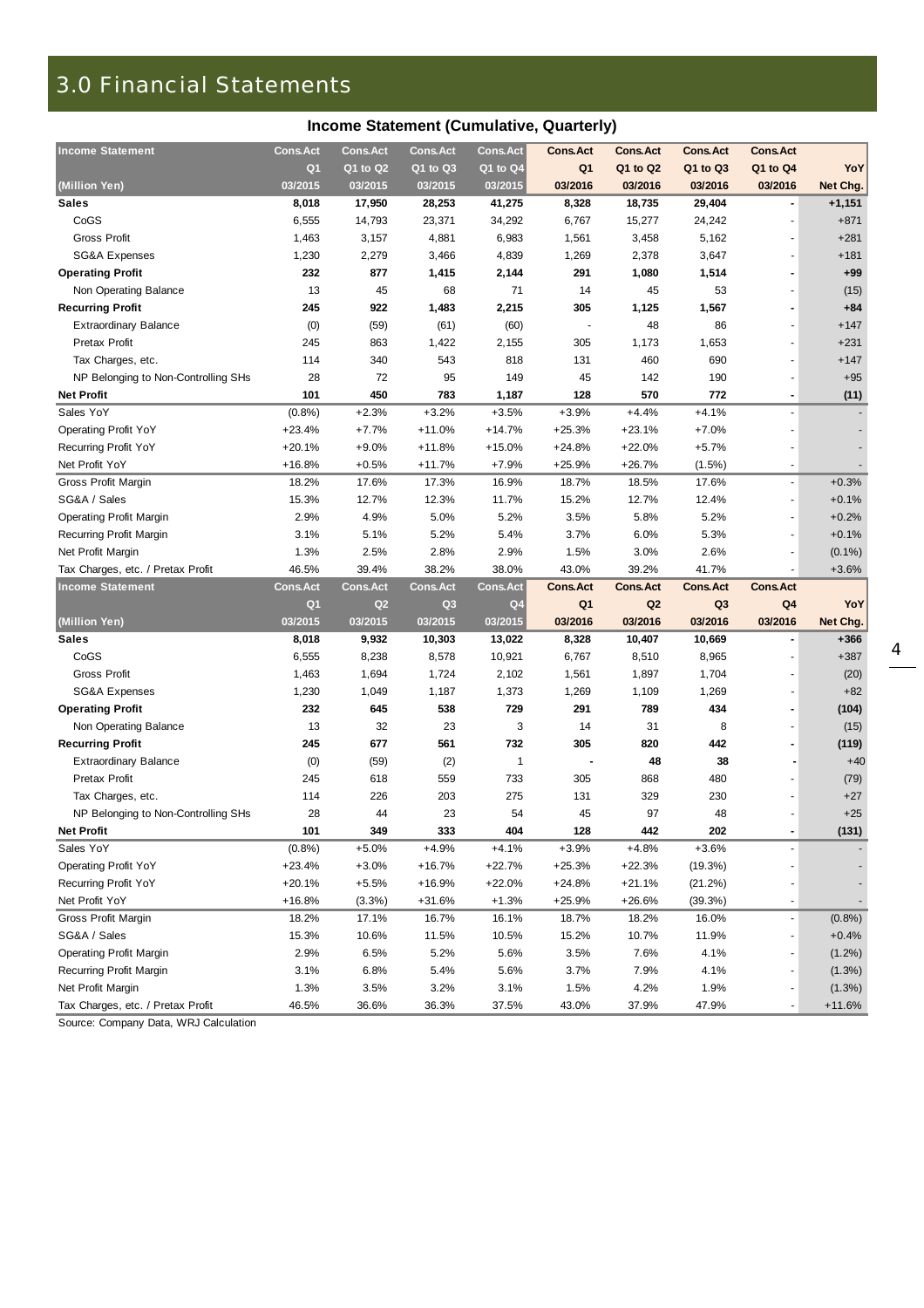## **Balance Sheet (Quarterly)**

| <b>Balance Sheet</b>                      | <b>Cons.Act</b> | <b>Cons.Act</b> | <b>Cons.Act</b> | <b>Cons.Act</b> | <b>Cons.Act</b> | <b>Cons.Act</b> | <b>Cons.Act</b> | <b>Cons.Act</b>          |          |
|-------------------------------------------|-----------------|-----------------|-----------------|-----------------|-----------------|-----------------|-----------------|--------------------------|----------|
|                                           | Q <sub>1</sub>  | Q2              | Q <sub>3</sub>  | Q <sub>4</sub>  | Q <sub>1</sub>  | Q2              | Q <sub>3</sub>  | Q4                       | YoY      |
| (Million Yen)                             | 03/2015         | 03/2015         | 03/2015         | 03/2015         | 03/2016         | 03/2016         | 03/2016         | 03/2016                  | Net Chg. |
| Cash & Deposit                            | 5,295           | 4,211           | 4,817           | 5,316           | 6,430           | 5,280           | 6,289           |                          | $+1,472$ |
| Accounts Receivables, etc.                | 7,310           | 8,097           | 8,710           | 11,216          | 7,519           | 8,590           | 8,590           | $\blacksquare$           | (120)    |
| Inventory                                 | 989             | 1,009           | 1,155           | 371             | 967             | 1,126           | 1,320           |                          | $+165$   |
| Other                                     | 739             | 761             | 702             | 825             | 879             | 945             | 1,087           | $\blacksquare$           | $+385$   |
| <b>Current Assets</b>                     | 14,333          | 14,078          | 15,384          | 17,728          | 15,795          | 15,941          | 17,286          |                          | $+1,902$ |
| <b>Tangible Assets</b>                    | 8,209           | 8,092           | 7,949           | 7,905           | 7,922           | 8,169           | 8,874           |                          | $+925$   |
| Intangible Assets                         | 117             | 166             | 158             | 150             | 153             | 150             | 372             |                          | $+214$   |
| <b>Investments &amp; Other Assets</b>     | 2,563           | 2,607           | 2,851           | 2,985           | 3,230           | 2,737           | 3,181           |                          | $+330$   |
| <b>Fixed Assets</b>                       | 10,890          | 10,866          | 10,959          | 11,041          | 11,306          | 11,057          | 12,429          | $\blacksquare$           | $+1,470$ |
| <b>Total Assets</b>                       | 25,223          | 24,945          | 26,344          | 28,769          | 27,102          | 26,998          | 29,715          | $\blacksquare$           | $+3,371$ |
| Accounts Payables, etc.                   | 3,703           | 3,735           | 4,115           | 6,194           | 6,103           | 5,860           | 6,511           | $\blacksquare$           | $+2,396$ |
| Short Term Debt                           | 547             | 573             | 871             | 498             | 476             | 1,125           | 1,249           |                          | $+378$   |
| Other                                     | 5,045           | 4,347           | 4,681           | 4,840           | 3,312           | 2,700           | 2,830           |                          | (1, 851) |
| <b>Current Liabilities</b>                | 9,295           | 8,655           | 9,667           | 11,532          | 9,891           | 9,685           | 10,590          |                          | $+923$   |
| Long Term Debt                            | 1,205           | 1,094           | 997             | 900             | 815             | 860             | 3,082           |                          | $+2,085$ |
| Other                                     | 1,857           | 1,881           | 1,969           | 2,050           | 2,070           | 1,919           | 2,145           |                          | $+176$   |
| <b>Fixed Liabilities</b>                  | 3,062           | 2,975           | 2,966           | 2,950           | 2,885           | 2,779           | 5,227           |                          | $+2,261$ |
| <b>Total Liabilities</b>                  | 12,358          | 11,631          | 12,634          | 14,483          | 12,777          | 12,464          | 15,818          | $\overline{\phantom{a}}$ | $+3,184$ |
| <b>Shareholders' Equity</b>               | 10,960          | 11,309          | 11,469          | 11,873          | 11,740          | 12,192          | 12,702          |                          | $+1,233$ |
| Other                                     | 1,905           | 2,004           | 2,241           | 2,413           | 2,584           | 2,342           | 1,195           |                          | (1,046)  |
| <b>Total Assets</b>                       | 12,865          | 13,313          | 13,710          | 14,286          | 14,324          | 14,534          | 13,897          |                          | $+187$   |
| <b>Total Liabilities &amp; Net Assets</b> | 25,223          | 24,945          | 26,344          | 28,769          | 27,102          | 26,998          | 29,715          | $\blacksquare$           | $+3,371$ |
| <b>Equity Capital</b>                     | 11,463          | 11,858          | 12,216          | 12,720          | 12,746          | 12,864          | 13,671          | $\overline{\phantom{a}}$ | $+1,455$ |
| <b>Interest Bearing Debt</b>              | 1,752           | 1,667           | 1,868           | 1,398           | 1,291           | 1,985           | 4,331           |                          | $+2,463$ |
| Net Debt                                  | (3, 543)        | (2, 544)        | (2,949)         | (3,918)         | (5, 139)        | (3, 295)        | (1,958)         | $\blacksquare$           | $+991$   |
| Equity Capital Ratio                      | 45.4%           | 47.5%           | 46.4%           | 44.2%           | 47.0%           | 47.6%           | 46.0%           | $\blacksquare$           | (0.4% )  |
| Net-Debt-Equity Ratio                     | (32.3%)         | (22.5%)         | (25.7%)         | $(33.0\%)$      | $(43.8\%)$      | $(27.0\%)$      | $(15.4\%)$      |                          | $+10.3%$ |
| ROE (12 months)                           | 10.1%           | 9.6%            | 10.0%           | 9.8%            | 10.0%           | 10.6%           | 9.1%            |                          | (0.9%    |
| ROA (12 months)                           | 8.1%            | 8.3%            | 8.2%            | 8.0%            | 8.7%            | 9.3%            | 8.2%            | $\overline{\phantom{a}}$ | $+0.0%$  |
| <b>Quick Ratio</b>                        | 135.6%          | 142.2%          | 139.9%          | 143.4%          | 141.0%          | 143.2%          | 140.5%          | $\blacksquare$           |          |
| <b>Current Ratio</b>                      | 154.2%          | 162.7%          | 159.1%          | 153.7%          | 159.7%          | 164.6%          | 163.2%          |                          |          |

Source: Company Data, WRJ Calculation

## **Cash Flow Statement (Cumulative)**

| <b>Cash Flow Statement</b>   | <b>Cons.Act</b>          | <b>Cons.Act</b> | <b>Cons.Act</b> | <b>Cons.Act</b> | <b>Cons.Act</b> | <b>Cons.Act</b> | <b>Cons.Act</b>          | <b>Cons.Act</b>          |          |
|------------------------------|--------------------------|-----------------|-----------------|-----------------|-----------------|-----------------|--------------------------|--------------------------|----------|
|                              | Q <sub>1</sub>           | Q1 to Q2        | Q1 to Q3        | Q1 to Q4        | Q <sub>1</sub>  | Q1 to Q2        | Q1 to Q3                 | Q1 to Q4                 | YoY      |
| (Million Yen)                | 03/2015                  | 03/2015         | 03/2015         | 03/2015         | 03/2016         | 03/2016         | 03/2016                  | 03/2016                  | Net Chg. |
| Operating Cash Flow          | $\overline{\phantom{0}}$ | 360             | $\sim$          | 1,852           |                 | 118             | $\overline{\phantom{a}}$ | $\overline{\phantom{0}}$ |          |
| Investing Cash Flow          | $\overline{\phantom{0}}$ | (207)           | $\overline{a}$  | (121)           |                 | (509)           |                          | $\overline{\phantom{0}}$ |          |
| Operating CF & Investment CF |                          | 153             | $\sim$          | 1.731           | ۰               | (391)           |                          |                          |          |
| Financing Cash Flow          | $\overline{\phantom{a}}$ | (753)           |                 | (1, 196)        | -               | 284             |                          | $\overline{\phantom{0}}$ |          |

Source: Company Data, WRJ Calculation